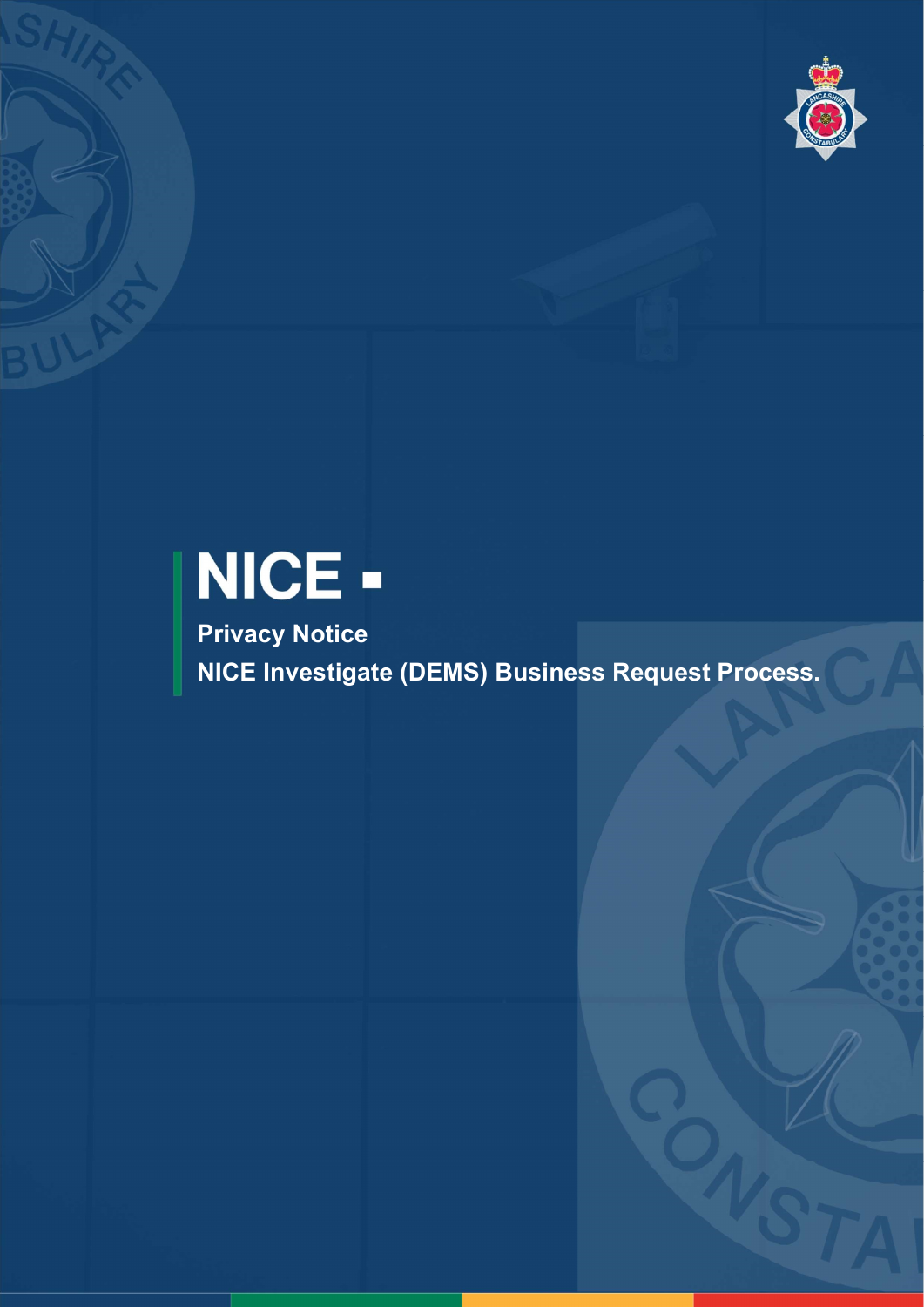#### Introduction

This Privacy Notice has been created to make it easier for you to understand what personal data Lancashire Constabulary processes about you, how and why in connection with the registration of businesses into NICE investigate (a digital evidence management solution) and the subsequent digital evidence that may be shared.

It meets the requirements placed upon the Chief Constable by the General Data Protection Regulation (Articles 13 and 14) in relation to general processing and the Data Protection Act 2018 (Section 44) in relation to law enforcement processing.

It should be read in conjunction with, the force's general Privacy Notice which can be accessed from the home page of Lancashire Constabulary's internet site. This high-level Privacy Notice provides you with complete details of the rights you have relating to the personal data we hold about you now and any personal data we might collect about you in the future.

If you have received a hard copy of this Notice and do not have access to the internet but require a copy of the Lancashire Constabulary Privacy Notice, please contact the Lancashire Constabulary Data Protection Office (contact details below) and they will provide a copy to you.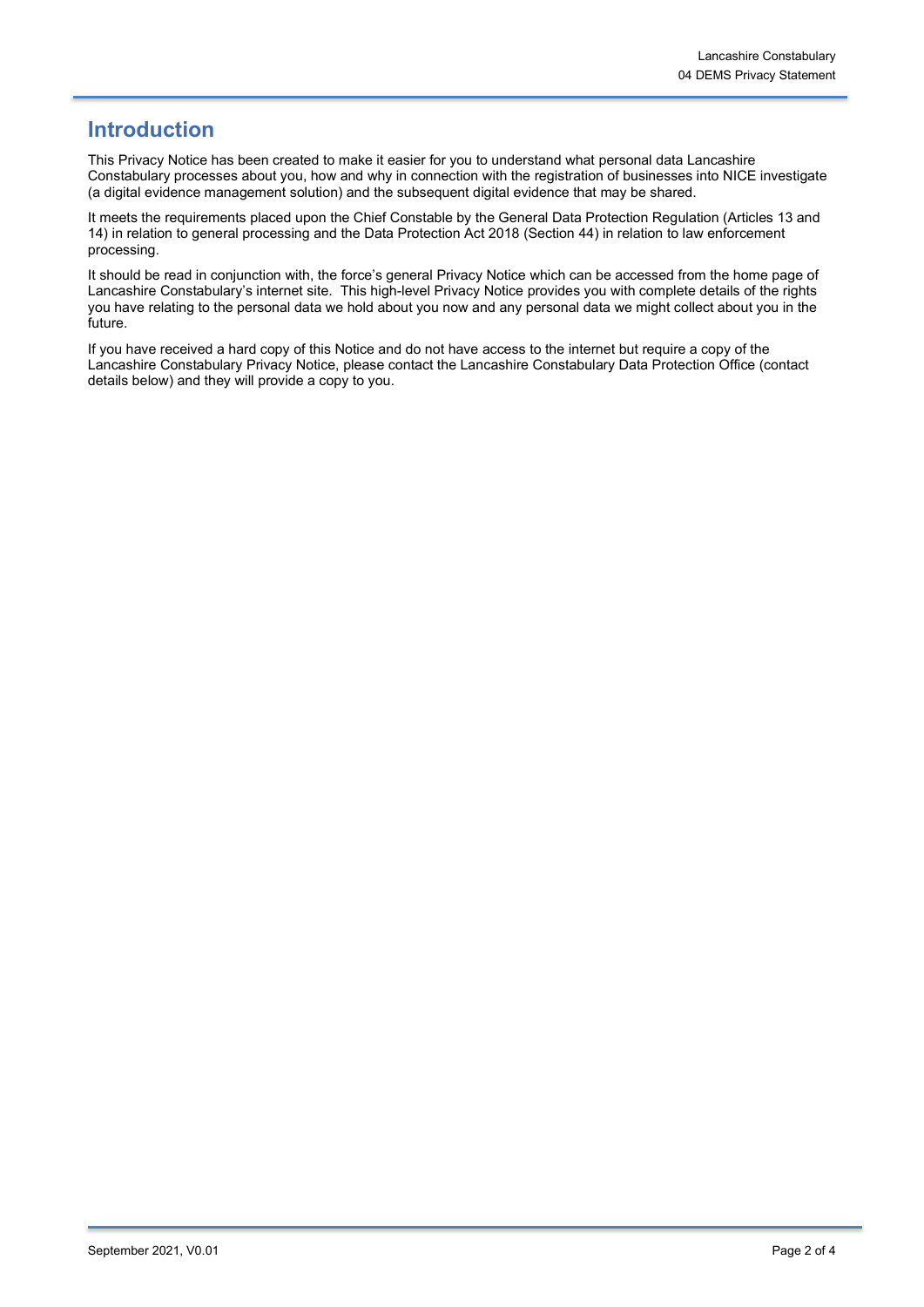## For what purpose(s) is my personal data intended to be processed by Lancashire Constabulary?

Lancashire Constabulary will collect details of businesses, some of which might include individuals names, who voluntarily sign up to Nice Investigate to enable digital evidence to be requested and submitted via the NICE Investigate portal and reduce the need for evidence to be shared via physical media (such as discs and USB sticks). The process is intended to reduce the likelihood of lost physical media and reduce the burden on staff who have to process these requests by offering businesses a secure, efficient way of sharing digital evidence.

The digital evidence shared with Lancashire Constabulary is likely to contain images which may identify individuals. The purpose of sharing the digital evidence via the portal is to ensure that crimes are investigated efficiently, and our communities feel safe.

### What is Lancashire Constabulary's legal basis for processing my personal data?

Businesses register their details with the Nice Investigate portal voluntarily therefore Lancashire Police rely on consent for this general processing:

UK GDPR Article (6) (1):

a) the data subject has given consent to the processing of his or her personal data for one or more specific purposes

As consent is relied upon businesses can withdraw consent at any time. However, that withdrawal of consent does not affect the lawfulness of any processing of the personal data before its withdrawal

Lancashire Police will process submissions of digital evidence lawfully and fairly via the portal pursuant to Part 3, Chapter 2, (35)( 1) of the Data Protection Act 2018 (DPA); law enforcement processing. This processing is based on law and necessary for the performance of a task carried out by a competent authority.

#### What are the categories of personal data collected?

To register with the Nice Investigate Portal businesses will be required to provide:

- Business Name
- Business Address
- Business Email
- Business Telephone Number

Submission of digital evidence is likely to include:

Images of individuals

#### Who will my personal data be disclosed to by Lancashire Constabulary?

Lancashire Constabulary will only share data if it is necessary and proportionate for the purpose it was collected. Digital evidence submitted via the portal by a business may be shared with:

- The Crown Prosecution Service (CPS)
- Her Majesties Courts and Tribunals Services
- Other police forces when necessary for assisting in investigations
- Expert Witnesses appointed by either the prosecution of defence for the
- purposes of providing an expert opinion to the court.
- Other UK police forces using DEMS will have visibility of the location and owners of all cameras registered on DEMS.
- Defendant
- Legal representatives of the Defendant